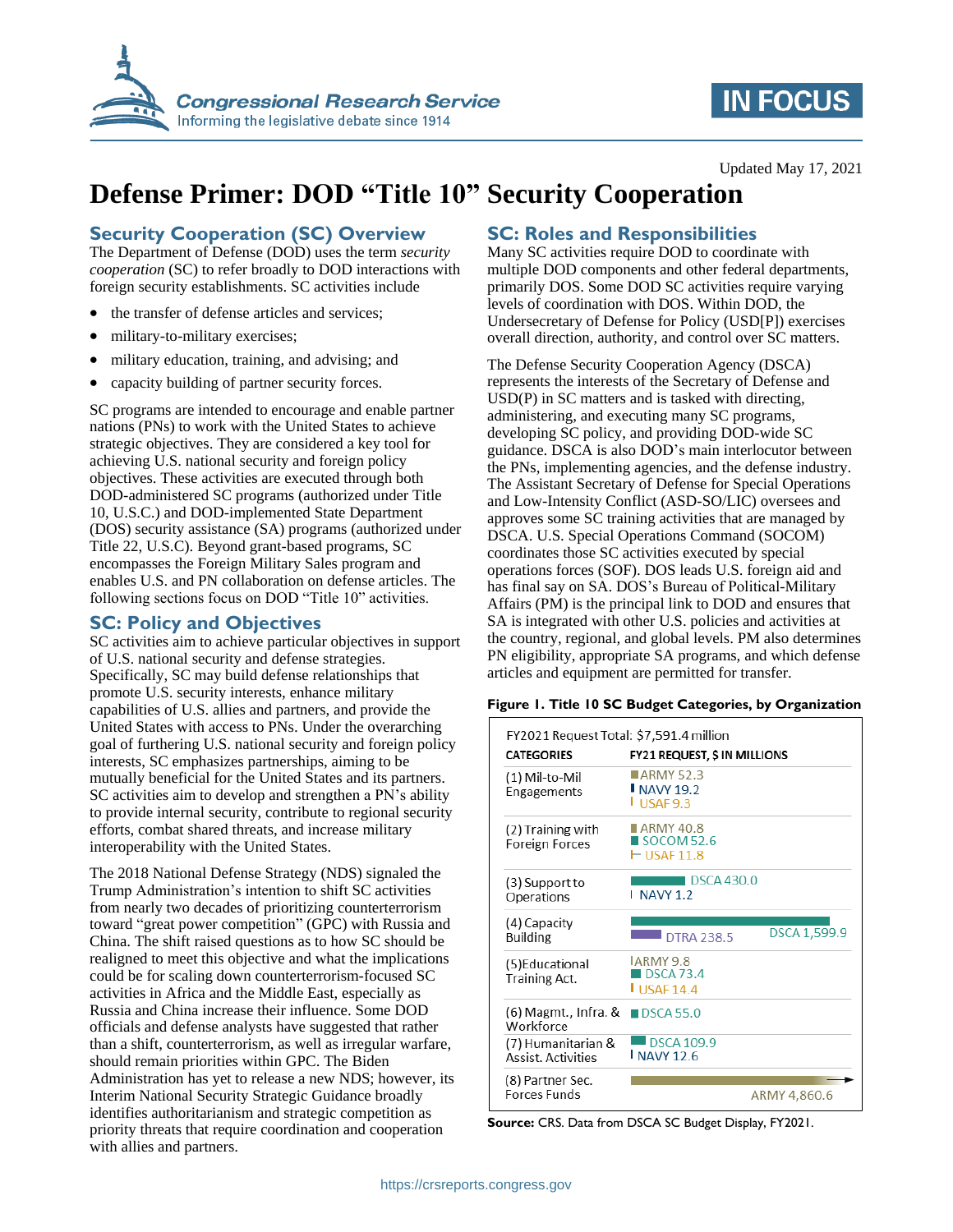<span id="page-1-0"></span>

| Table I. Select Title 10 Security Cooperation Accounts, FY2019-FY2021 (\$ millions) |  |
|-------------------------------------------------------------------------------------|--|
|-------------------------------------------------------------------------------------|--|

|                                                  | FY <sub>19</sub> | <b>FY20 Enacted</b> | FY <sub>2</sub> I | <b>FY21 Authorized</b> | <b>FY21 Appropriated</b> |
|--------------------------------------------------|------------------|---------------------|-------------------|------------------------|--------------------------|
| Account                                          | Actual           | /Est.               | Reg.              | P.L. 116-283           | P.L. 116-260             |
| DSCA SC - Base                                   | 601.5            | 639.6               | 598.6             | 588.6                  | 656.I                    |
| <b>DSCA SC - Overseas Contingency Operations</b> | 1.392.0          | 1.439.2             | 1.557.8           | 1,630.3                | 528.6 ا                  |
| Cooperative Threat Reduction                     | 350.2            | 373.7               | 238.5             | 360.2                  | 360.2                    |
| Overseas Hum., Disaster, & Civic Aid             | l 17.7           | 135.0               | 109.9             | 109.9                  | 147.5                    |
| Afghanistan Security Forces Fund (ASFF)          | 3.920.0          | 4.200.0             | 4.015.6           | 4.015.6                | 3047.6                   |
| Counter-IS in Iraq & Syria Train-&-Equip (CTEF)  | 1.352.2          | 1.195.0             | 845.0             | 522.5                  | 710.0                    |

**Source:** CRS analysis of DOD Budget Documents; H.R. 6395 as became law (P.L. 116-283); H.R. 133 as became law (P.L. 116-260).

#### **Title 10 SC Reforms from the FY2017 NDAA**

The post-9/11 period saw the rapid and piecemeal expansion of DOD SC activities, mainly as temporary authorities that required annual renewal in the National Defense Authorization Act (NDAA). The FY2017 NDAA (P.L. 114-328) consolidated and codified existing Title 10 SC authorities into 10 U.S.C. §§301-386. Other provisions aimed to make improvements to the SC programs and themselves, as well as improvements in the management and oversight of those programs. Key reforms from the FY2017 NDAA included requirements for the following:

- A consolidated DOD budget request for Title 10 SC programs and activities (10 U.S.C. §381); the first was released for FY2019.
- Harmonized congressional notification requirements for most DOD train and equip programs (10 U.S.C. §333).
- Institutional capacity building programs to strengthen partner defense institutions (10 U.S.C. §332).
- A DOD SC Workforce Development Program to manage a professional workforce in support of SC programs and activities (10 U.S.C. §384).
- A program of assessment, monitoring, and evaluation (AM&E) to be informed and supported by strategic evaluations on initial PN assessments, monitoring of implementation, and the efficiency and effectiveness of SC programs and activities (10 U.S.C. §383).

#### **Congressional Role**

Congress provides the authority and funding for SC programs. Title 10 SC activities fall under the jurisdiction of the armed services committees, while Title 22 (DOS) SA activities are under the jurisdiction of the Senate Foreign Relations and House Foreign Affairs committees. Although the armed services committees are responsible for the authorizing legislation for Title 10 SC programs, both committees exercise oversight of SC activities and the management of SC policy, including the level of coordination between DOD and DOS. Funding for Title 10 SC programs and activities is provided through annual appropriations bills, which originates in the appropriations committees, specifically the defense subcommittees.

Primarily (but not solely) through these six committees, Congress plays critical roles in the design and oversight of SC programs and in ensuring that SC activities are aligned with and meeting U.S. national security and foreign policy objectives. Pursuant to statutory authorities, the executive branch must notify relevant committees on a regular basis about some, but not all, SC activities. Congress can exercise oversight roles in numerous ways, including determining how the executive branch makes decisions for the export of

military and dual-use items, using annual authorizing legislation to establish temporary authorities or modify the *U.S. Code* on an enduring basis, reviewing proposed arms transfers and planned SC/SA activities and funding obligations, mandating reports, and holding relevant hearings. The Senate also influences SC through its advice and consent to the ratification of relevant treaties.

#### **DOD's FY2021 SC Budget Request, Authorizations, and Appropriations**

The final FY2021 NDAA (P.L. 116-283) mostly maintained funding levels from DSCA's FY2021 SC budget request, although some provisions identify SC priority areas. In establishing the Pacific Deterrence Initiative (PDI), the NDAA requires DOD activities, including SC, to prioritize the Indo-Pacific region. The creation of PDI also indicates that the Indo-Pacific will remain a priority for years to come. Other NDAA provisions include a requirement for DOD to identify ways to enhance SC in African countries, as well as amplify SC requirements from the Women, Peace, and Security Act of 2017. The bill also amended DOD's main train and equip program (10 U.S.C. §333) to add "air domain awareness operations" and "cyberspace security and defensive cyberspace operations" as authorized areas for support.

The final FY2021 Defense Appropriations bill (P.L. 116- 260) increased funds for DSCA's base budget and slightly decreased its Overseas Contingency Operations budget. The bill provides significant increases for SC in both Africa Command's and Southern Command's areas of responsibility (funds for both have declined since FY2017) and cuts funding to both CTEF and ASFF (see **[Table 1](#page-1-0)**).

### **Potential Questions for Congress**

- What is the implementation status of key FY2017 NDAA-mandated SC reforms? In what ways have the reforms been successful? What reforms remain outstanding? What improvements can be made to address SC reforms that have not been implemented?
- Are the required congressional notifications and reports sufficient for Congress for oversight of SC activities? How can Congress determine the implications of the money it appropriates on SC programs? How does DOD evaluate the effectiveness of SC programs?
- How are SC programs contributing to or furthering U.S. foreign policy goals and strategic objectives? How do SC activities align with GPC? What impact is the Coronavirus Disease 2019 (COVID-19) pandemic having on U.S. security partnerships and SC programs?

**Christina L. Arabia**, Analyst in Security Assistance, Security Cooperation and the Global Arms Trade